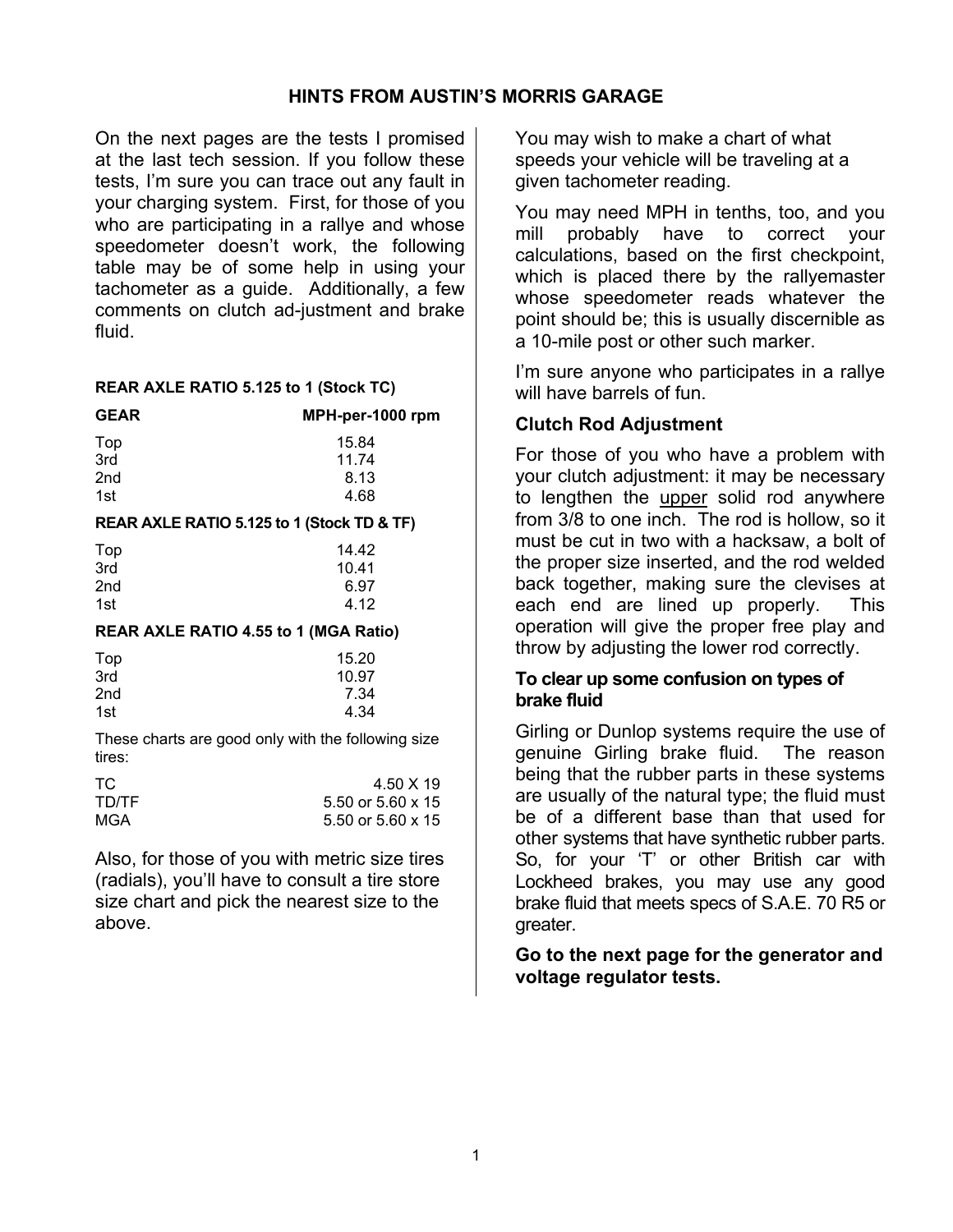# **GENERATOR and VOLTAGE REGULATOR TESTS**

The following tests should be carried out with a good-quality 0 to 20 VDC voltmeter.

|                                                                                                                                                           | <b>READING</b>                                                                            | <b>ACTION</b>                                                                                                                                                                  |
|-----------------------------------------------------------------------------------------------------------------------------------------------------------|-------------------------------------------------------------------------------------------|--------------------------------------------------------------------------------------------------------------------------------------------------------------------------------|
| Test 1.<br>Disconnect the leads from the<br>generator.                                                                                                    | A. 2-4 volts as the generator gets<br>up to charging speed (about<br>3,000 rpm).          | Armature connection OK.<br>Proceed to Test 2.                                                                                                                                  |
| Connect one lead of the<br>voltmeter to the D terminal and<br>the other to a good ground.<br>Start the engine, and raise the<br>speed to about 3,000 rpm. | B. Zero reading.                                                                          | Check brushes to assure they are<br>free and making good contact on<br>the commutator. If still zero, the<br>fault is in the armature, which has<br>to be rebuilt or replaced. |
|                                                                                                                                                           | C. Rising volts with rising speed.                                                        | Internal short between D and F<br>terminals. Examine field coils<br>and repair or replace.                                                                                     |
| Test 2.                                                                                                                                                   |                                                                                           |                                                                                                                                                                                |
| Connect meter as in Test 1.<br>Connect the D and F terminals<br>on the generator.                                                                         | A. Rising volts with rising speed -<br>full-scale reading (12 to 13.5 V)<br>at fast idle. | Generator OK. Go to Test 3.                                                                                                                                                    |
| Gradually increase engine<br>speed to fast idle (2,000 to                                                                                                 | B. 2-4 volts as the engine is<br>revved.                                                  | Open circuit in field coils.<br>Replace coils.                                                                                                                                 |
| 2,500 rpm).                                                                                                                                               | C. Zero volts.                                                                            | Grounded fields. Repair or<br>replace.                                                                                                                                         |
| Test 3.                                                                                                                                                   |                                                                                           |                                                                                                                                                                                |
| Reconnect generator leads.                                                                                                                                | A. 2-4 volts.                                                                             | D lead from generator to<br>regulator is OK.                                                                                                                                   |
| Remove leads from D and F<br>terminals at the regulator.                                                                                                  | B. Zero reading.                                                                          | Wire is open. Replace.                                                                                                                                                         |
| Connect one side of the<br>voltmeter to the end of the D<br>wire and the other meter lead to<br>around.                                                   | C. Rising volts with rising speed.                                                        | Short between D and F wires.<br>Locate and repair.                                                                                                                             |
| Raise engine speed to about<br>3,000 rpm.                                                                                                                 |                                                                                           |                                                                                                                                                                                |
| Test 4.                                                                                                                                                   |                                                                                           |                                                                                                                                                                                |
| Same meter connections as in<br>Test 3.                                                                                                                   | Rising volts with rising speed.<br>А.                                                     | D and F leads OK. Go to Test 5.                                                                                                                                                |
| Join the D and F wires together.                                                                                                                          | B. Zero reading.                                                                          | F lead grounded.                                                                                                                                                               |
| Gradually raise engine speed to<br>fast idle.                                                                                                             | $C. 2-4$ volts.                                                                           | Open field lead.                                                                                                                                                               |

**CAUTION** 

Under no circumstances must tests 5 or 6 be made with the battery in circuit.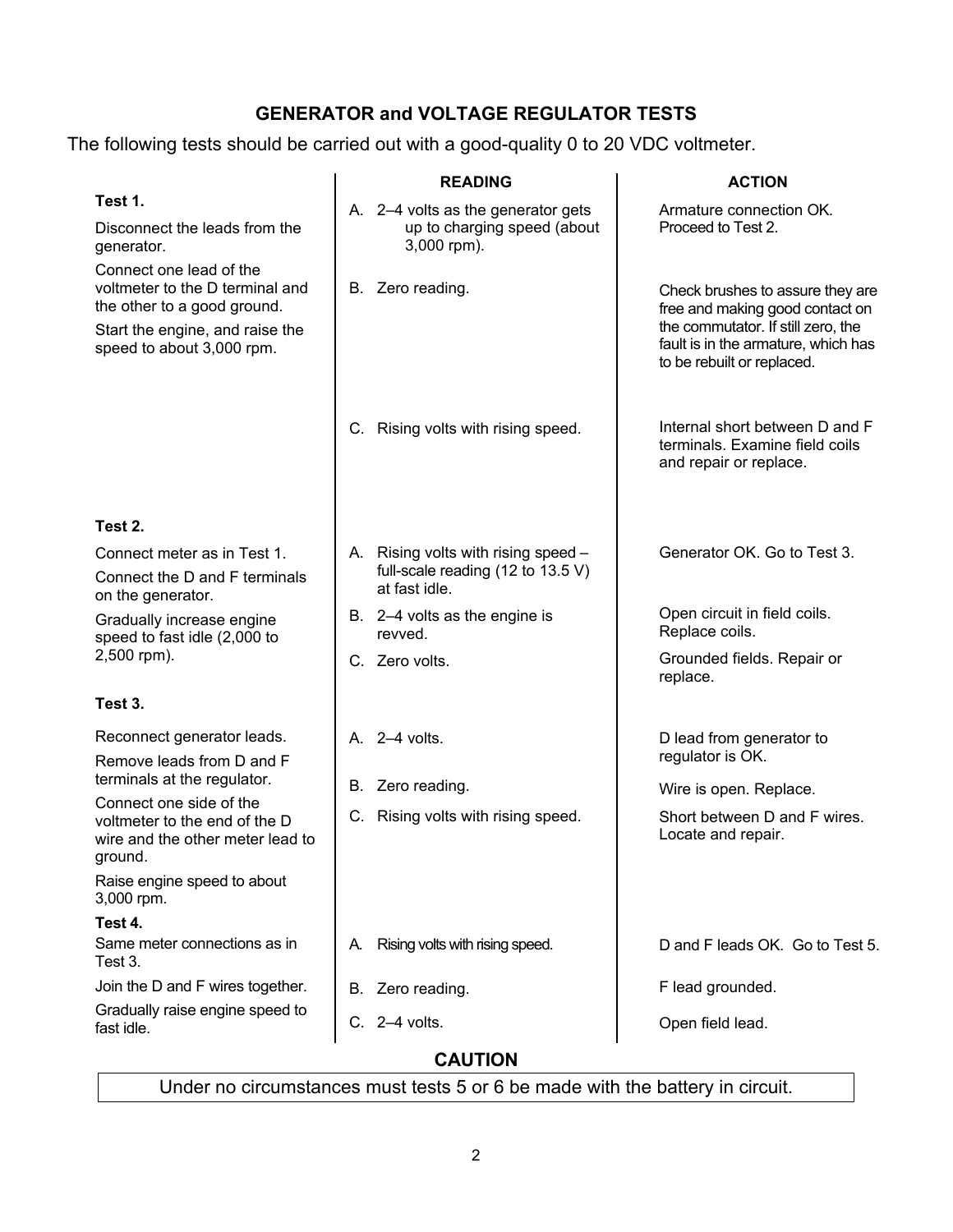#### **GENERATOR AND VOLTAGE REGULATOR TESTS (Cont.)**

To isolate the battery from the generator, place a piece of dry cardboard between the output points of the regulator. Remember, the output of the generator, that is, the current in amps, flowing from the generator to the battery is dependent on the state of the charge of the battery. The generator will

#### **Test 5.**

#### Reconnect all wires.

Connect one lead of the voltmeter to regulator terminal A, the other lead to E, with the engine not running.

## **Test 6.**

With cover removed and cardboard inserted, connect one voltmeter lead to the D terminal and the other lead to ground.



#### **Early Regulators**



**Late Regulators**

give a high output when the battery is in a low state of charge and a low output when the battery is fully charged. Regulators must therefore always be set on open circuit, a condition that is most easily attained by inserting the cardboard as above. See the illustrations for reference.

#### **READING**

A. Battery voltage.

- B. Less than battery voltage or zero reading.
- A. At about 3,000 rpm, voltage should remain constant within the following limits:

| Ambient Temp | Volts     |
|--------------|-----------|
| $50 - 68$ °F | 16.0–16.5 |
| 86–104 °F    | 15.5–16.0 |

- B. Voltage remains constant but outside given limits.
- C. Rising volts with rising engine speed up to 3,000 rpm and beyond.
- D. Reading about one-half.

E. Voltage does not rise with engine speed, or is erratic.

#### **ACTION**

Regulator ground conection OK. Go to Test 6.

Repair bad or broken ground wire between E terminal and chassis.

Regulator OK. Go to Test 7.

Regulator requires adjusting.

Suspect broken shunt winding in the regulator bobbin.

Suspect regulator contacts not passing current. To test, bridge the contacts with a screwdriver. This closes the circuit between D and F, and you should get rising volts with rising speed, proving contacts are burnt or corroded.

Air gap setting is incorrect.